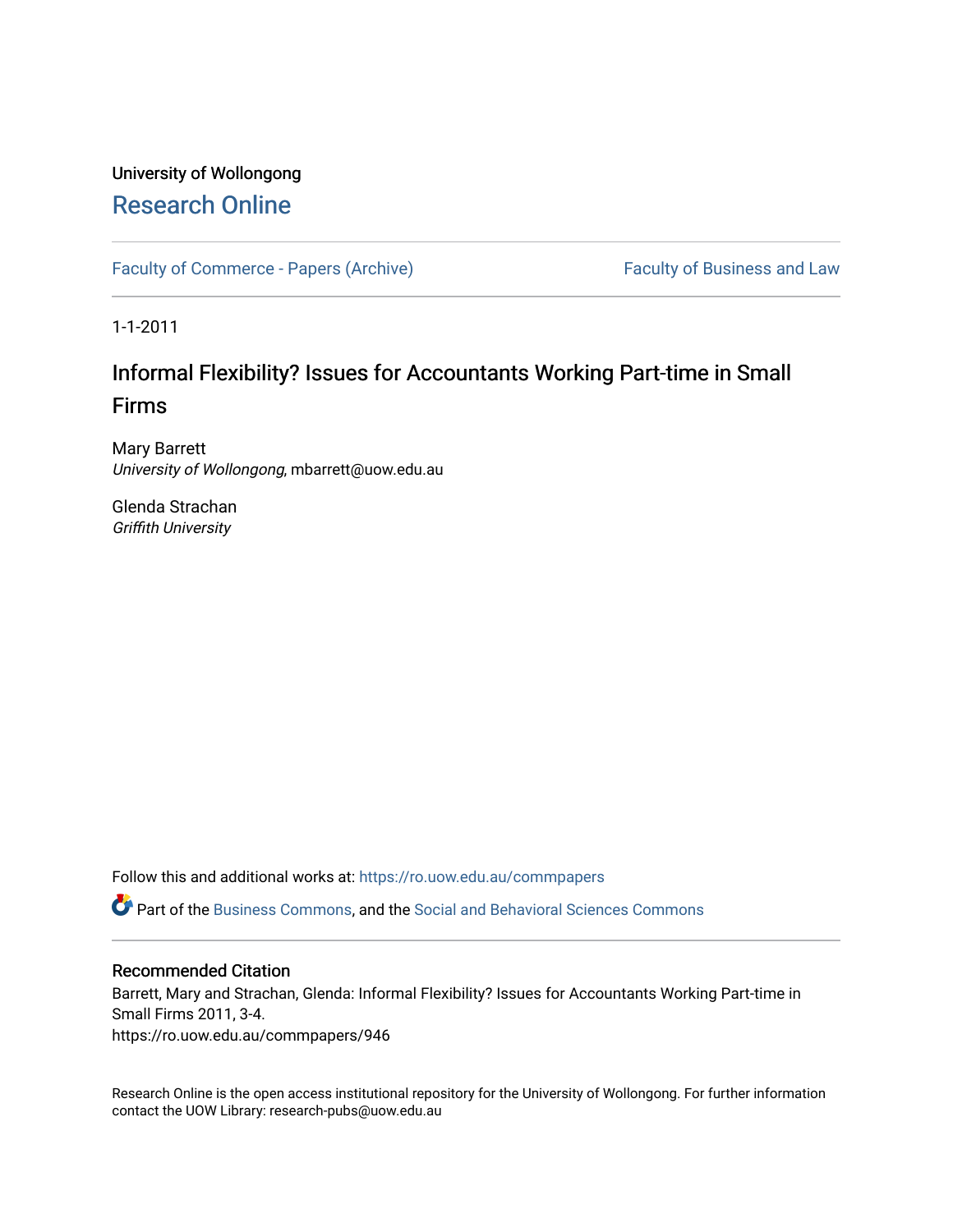## Informal Flexibility? Issues for Accountants Working Part-time in Small Firms

## **Abstract**

Formally sanctioned flexible working conditions are now common in Australian workplaces. While large organisations have policies for part-time work, career breaks, and leave options, research indicates employees may still suffer employment disadvantage if they use them (French and Sheridan 2010; Lyonette and Crompton 2008). This paper examines this issue for a lesser known population: professional and managerial employees in small accounting firms (<50 >employees), particularly those working fewer than 35 hours per week and those who took career breaks. Results are drawn from a survey of all CPA Australia members working in small firms.

Unsurprisingly, given that women undertake more family and household work (ABS 2009; Burgess and Strachan 2005), more women than men worked part-time, and women had taken longer career breaks. Arrangements for part-time work and other flexible options tended to be local, informal and reliant on individual managers' support. Analysis of quantitative and qualitative responses revealed differing motivations and difficulties for women and men working part-time. While both women and men typically intended to return to full-time work, 53% of women considered that working part-time was detrimental to their long-term career prospects, compared with 22% men. While a similar percentage of women and men were concerned about gaining employment following a career break, men were more concerned than women about gaining the type of employment they wanted. Women were more concerned with retaining their seniority and updating technical knowledge. In general women were more negative than men about the impact of having had a career break.

The paper examines the reasons for these different motivations and reactions between the genders, and links the findings to other literature on workplace flexibility.

## Keywords

time, small, part, firms, working, accountants, issues, flexibility, informal

## **Disciplines**

Business | Social and Behavioral Sciences

#### Publication Details

Barrett, M. & Strachan, G. (2011). Informal Flexibility? Issues for Accountants Working Part-time in Small Firms. 4th Equality, Diversity and Inclusion Conference (pp. 3-4). Auckland, NZ: AUT University.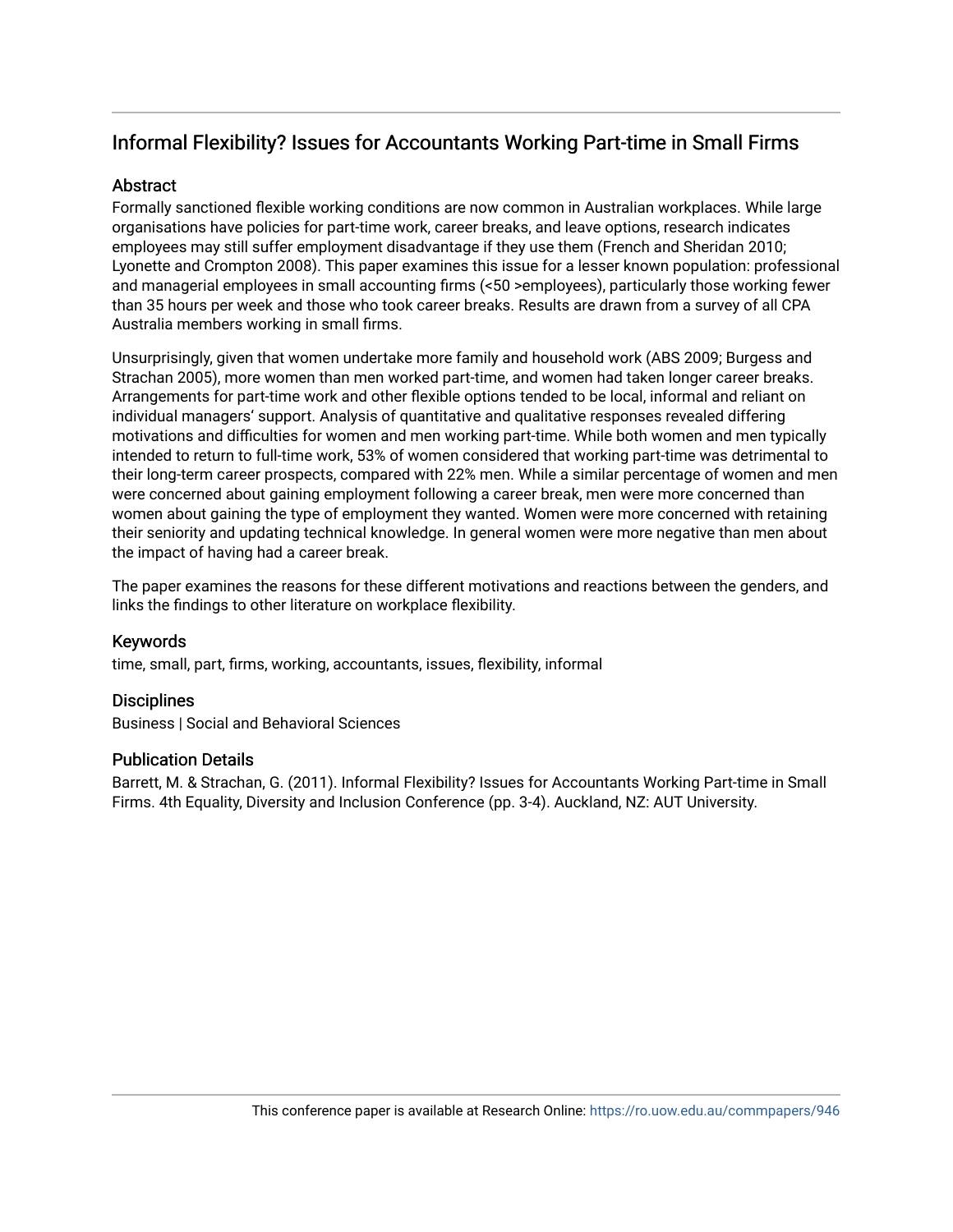# **Informal flexibility? Issues for accountants working parttime in small firms**

Glenda Strachan\* g.strachan@griffith.edu.au

Mary Barrett\*\* mbarrett@uow.edu.au

Paper presented at EDI Conference, Auckland, 7-8 February 2011

\*Centre for Work, Organisation and Well Being, Griffith University \*\* School of Management and Marketing, University of Wollongong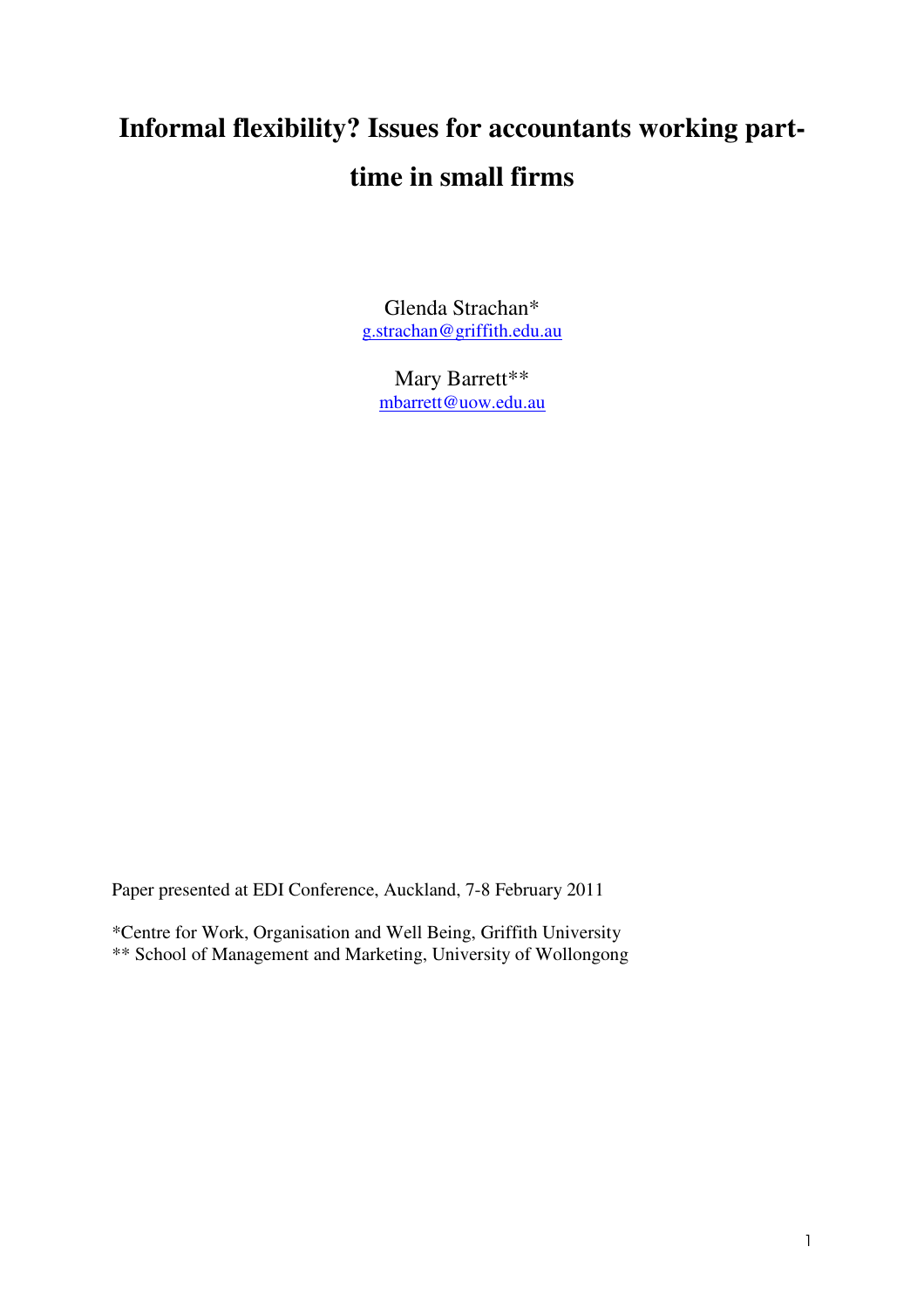#### **Informal flexibility? Issues for accountants working part-time in small firms**

Flexible working conditions are now widely recognised as a part of the way that working hours are organised in Australian workplaces. Organisations, particularly large organisations, have suites of policies in place in regard to part-time work, career breaks and leave options (Strachan, Burgess and Henderson 2010; Strachan, French and Burgess 2010; French and Strachan 2009, 2007). Much research has recognised that policies may not be enough to enable employees to take up these flexible work options without suffering employment disadvantage. This paper contributes to this research, examining professional and managerial workers in small accounting firms (fewer than 50 employees) as little is known about flexible working conditions in small organisations.

## **Flexible Work Arrangements and Part-time Work**

Before discussing the study which is the subject of this paper, it is useful to summarise the social, organisational and legislative background to flexible work practices – including access to part-time work – in Australia. Implementing policies and practices that enable women and men to participate in paid work while also fulfilling their roles as parents and household members is often regarded as part of equal opportunity and managing diversity policies and programs. These policies have been given various names over time: 'work and family' policies and 'family-friendly' workplaces are now often encompassed within the broader term 'work–life balance'. The policies have become important in most western industrialised nations, including Australia, since the 1990s as a result of changes in workforce participation. As women have entered the workforce in greater numbers and have ceased to be full-time carers, the issues of managing both paid work and family care have been debated. These issues have been variously viewed as giving rise to a challenge, a collision, a compromise and a search for balance (for example, Strachan, Burgess and Henderson 2010; Smithson and Stokoe 2005; Pocock 2005 & 2003) and have been widely discussed in Australia (for example, Charlesworth, Campbell and Probert 2002; Goward et al 2005).

Many workers have to accommodate the demands of both paid work and caring for family members, so employment conditions that facilitate this are critical to maintaining attachment to the workplace, especially for women who do more caring work and other forms of unpaid work (Goward et al. 2005). Generally, a workplace is considered to be 'family-friendly' or supportive of work and family balance if individual workers have, and consider themselves to have, enough flexibility to undertake both their paid work and attend to their family and household responsibilities. Work and family policies have evolved to recognise individual differences beyond gender and they form the basis of many organisations' equity and diversity programs. In theory, such programs aim to provide employment fairness to female and male workers (Strachan, Burgess and Henderson 2010). While there is no single definition of 'work and family policies', the 'family friendly workplace' or 'work-life balance', there is a broad consensus about what policies and practices promote this (see for example Strachan, Burgess and Henderson 2010; Eaton 2003; Charlesworth, Campbell and Probert 2002; OECD 2002; Thornthwaite 2002). Indeed, as Strachan, Burgess and Henderson (2007: 531) point out: 'the central issue for women who are carers [is to have] enough flexibility to take leave from paid work to fulfil family responsibilities without jeopardising job security or other opportunities at work'. Unsurprisingly, given that women undertake more of the work of family and household care (ABS 2009; Burgess and Strachan 2005; Goward et al. 2005), more women than men work part-time.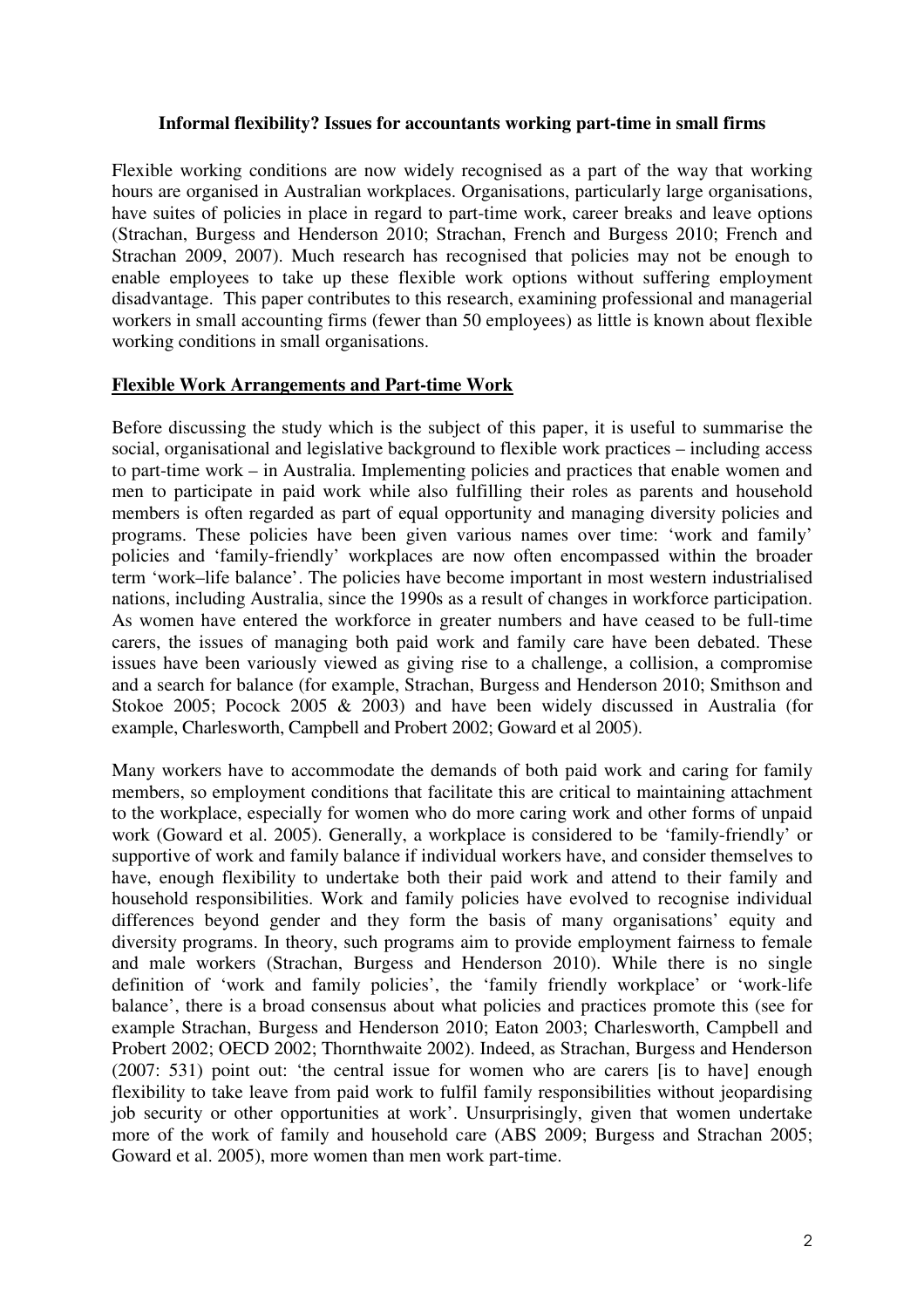In Australia, some policies take the form of statutory entitlements, for instance to parental and personal leave, and some may be enshrined in industrial agreements at the individual, enterprise or industry level. Policies protected in this way are relatively few, however. Arrangements may also be negotiated in informal or *ad hoc* ways in the workplace. Policies may apply to all or some of the employees in any organisation, and whether and how they are implemented is likely to depend on management attitudes, workers' perception and the organisation's immediate needs as much as on industrial agreements or workplace policy (Burgess and Strachan 2005). Flexible work arrangements, including access to part-time work, fall into this category. Despite the lack of protective legislative provisions, the motivation for employers to provide flexible working arrangements in Australia is typically strong.

This study was prompted by the fact that there is little information about the employment experiences of accountants in small firms. Studies have shown generally that informality is the key characteristic of employment practices in small firms. On one hand, this informality may produce practices that risk being discriminatory, as may occur when staff are hired or promoted in the absence of detailed selection or promotion criteria, or criteria which acknowledge the ways women's career paths may differ from those of men. On the other hand, informal practices which increase work flexibility may actually promote women's workforce participation.

The paucity of information about women accountants in small firms reflects a similar deficit in our knowledge of women in small firms generally. Research on women's working lives and employment conditions has been based mainly on the experiences of women in large organisations and in industries dominated by large employers. Much of this literature has highlighted the low numbers of women in senior positions and examined the barriers women face in gaining advancement at work (see for example EOWA 2010; French and Sheridan 2010; Lyonette and Crompton 2008; Catalyst 2005; O'Neill et al 1998). Indeed, women employees in general attract much less attention in the research and popular business literature than women as entrepreneurs and business owners (eg Conway and Sheridan 2005; Nelson 2004). The experiences and problems of women employed in smaller firms remain relatively unknown.

## **Methods: The Survey**

This study surveyed all CPA Australia members working in small firms (fewer than 50 employees - consistent with the CPA Australia definition), a cohort which forms 20 per cent of the organisation's members. CPA Australia is a professional accounting association and a CPA is a Certified Practising Accountant who has an undergraduate degree, specific postgraduate qualifications, and several years supervised work experience. The membership includes those with a degree but who are still in the process of achieving postgraduate qualifications and work experience. In 2008, women constituted 42 per cent of CPA Australia members, an increase from 29 per cent in 1997 (CPA Australia 2008; 2009).

In order to explore the experiences at work of accountants in small firms, especially the gendered experience of work, and the interface between home and work, we administered a survey which was funded by a research grant from CPA Australia. The survey explored respondents' demographic characteristics, employment conditions, career experiences and human resource management practices in small firms. In March 2008 the survey was sent electronically to all 13,041 CPA Australia members whose firms fitted the small firm size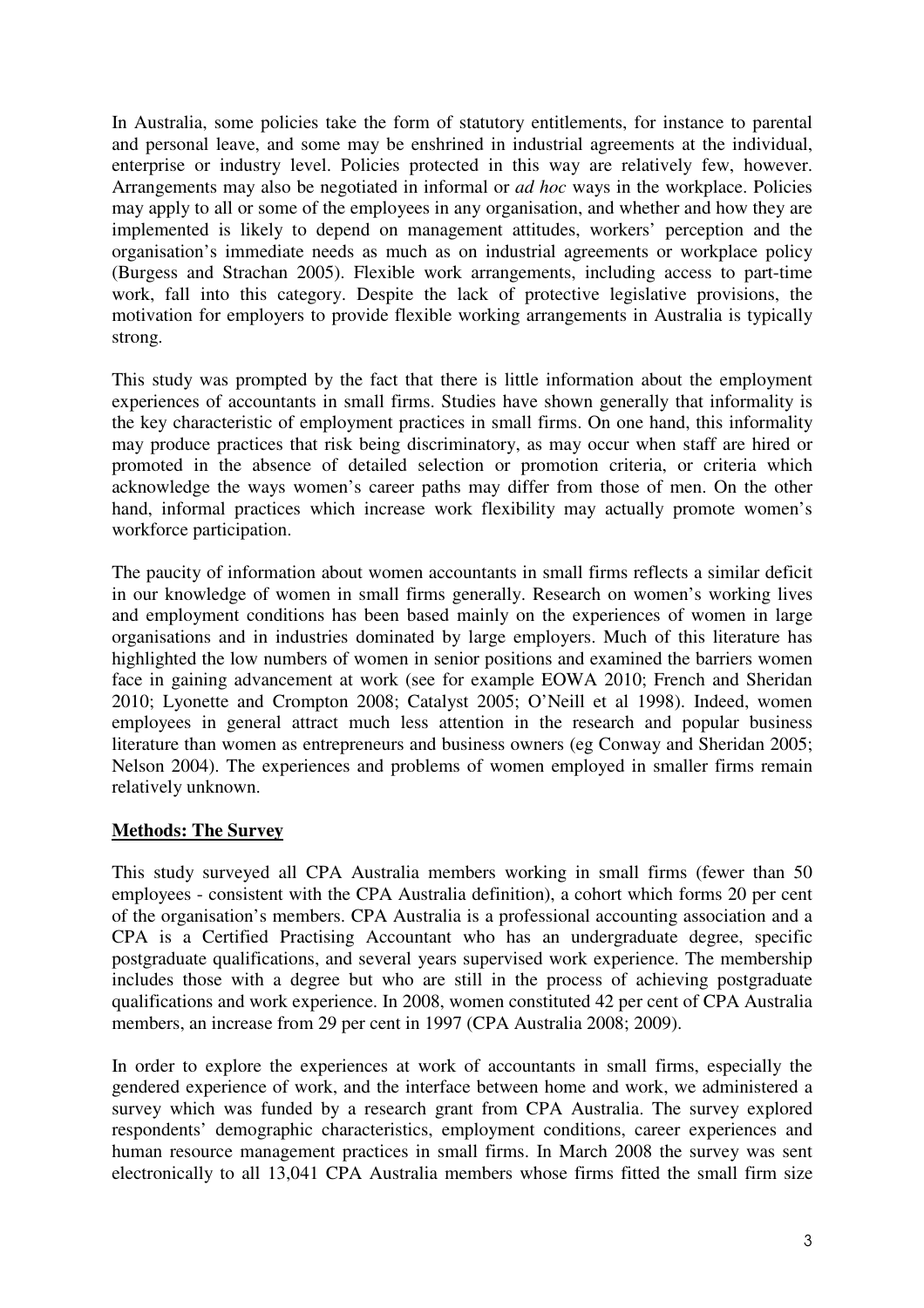criterion. One electronic reminder was sent. There were 1450 responses to the survey, a response rate of 11 per cent. 1423 responses were used for analysis (27 respondents answered such a limited number of questions that it was not viable to use their answers in the analysis). Respondents numbered 685 (48 per cent) women and 738 (52 per cent) men. Some questions aimed at specific sub-sets of survey participants necessarily elicited fewer responses. The response rate for this survey is typical of the response rates achieved in electronic surveys without a response incentive (PeoplePulse 2008). It is less than a 1998 study of gender issues in accountancy which surveyed a sample of 3000 CPA Australia members and achieved a 40 per cent response rate (O'Neill et al. 2001). However, the number of survey responses analysed in this report on accountants in small firms is also higher in absolute terms than the study by O'Neill et al. (2001) of accountants in firms of all sizes, which analysed 1181 responses.

## **Findings**

## **Accountants in Small Firms: Responsibility for Family Care**

In approximately one-third of all households the chores (main responsibility for major household tasks such as cooking, cleaning and shopping) were equally shared. However, almost half the male respondents reported that their partner or spouse took the primary responsibility for housework, while only three percent of the female respondents reported this. Nearly 60 per cent of female respondents reported doing these chores themselves compared with only 16 per cent of the men (see Figure 1). This confirms the comment by Goward et al. (2005: ix) that in Australia, women 'have continued to carry the greater responsibility for caring and other unpaid work'.





Major gender differences also appear in child care arrangements. Men are more likely than women to have a partner or spouse who cares for the children (see Figure 2). The results of this survey echo those of the 1998 survey of CPA Australia members, which reported:

*Male accountants with young children mainly rely on their partner to provide child care during the day, whilst female accountants with young children have a*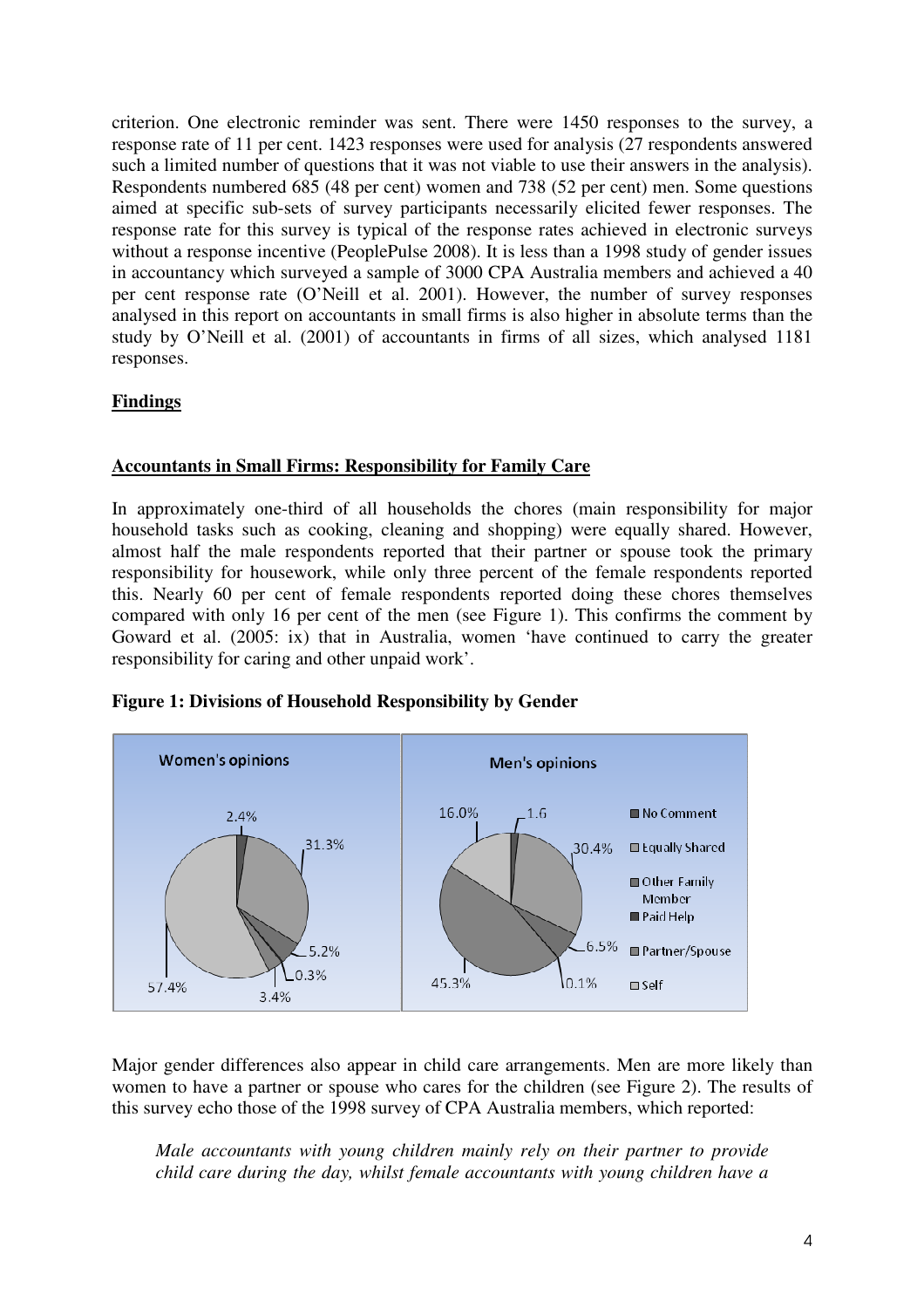*variety of arrangements, with a far greater proportion of the women than men using the services of a day care centre and paid child minder, in particular* (O'Neill et al. 2001: 9).



**Figure 2: Responsibility for Care of Children during Working Time by Gender** 

## **Access to Formal 'Family Friendly' Provisions in Small Accounting Firms**

Little is known about what 'family-friendly' provisions are available to workers in small firms in Australia. Our study found that accountants in small accounting firms have less access to formal conditions of employment around leave for family care than do their counterparts in larger firms. The survey explored whether accountants working in small firms believed they had access to conditions of work that would help them combine work and family duties, specifically access to and use of formal workplace organisational policies including parental leave and leave for family reasons.

## **Parental Leave**

At the time of the survey in 2008 there was no national scheme for paid parental leave in Australia (this commenced in January 2011). In 2008 unpaid parental leave of 52 weeks was the statutory minimum in Australian legislation (Strachan, Burgess and Henderson 2010). However, many employers provide some weeks of paid parental leave at the time of the birth or adoption of a child. In 2008 51 per cent of large organisations (more than 100 employees) provided paid parental leave to employees. Access to paid parental leave varies with the industry sector: public sector and non-profit organisations are more likely to offer it than private sector employers. Financial and insurance services report one of the highest rates of paid parental leave with 81 per cent of large organisations in this industry providing it (EOWA 2009; see EOWA 2008). Occupation, length of service or seniority, and the type of work arrangement also affect this provision, with part-time and casual workers often ineligible (Baird, Frino and Williamson 2009). Small businesses, however, provide this leave much less often. In 2006, only 19 per cent of SMEs (small and medium size enterprises) offered paid parental leave (Australian Government Office for Women 2007).

In contrast to these national figures, this study showed very few accountants in small firms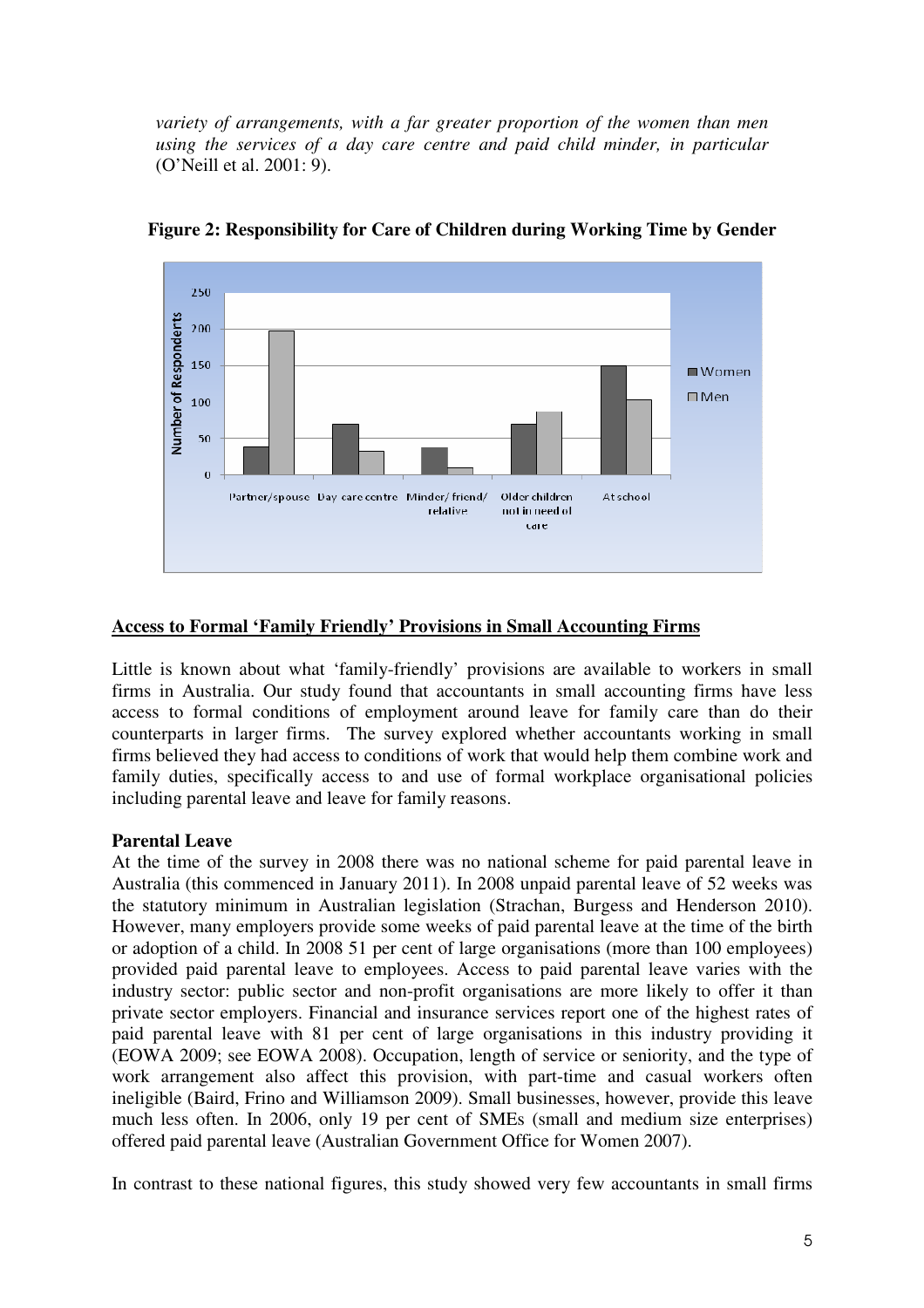had access to paid parental leave. It can be seen in Figure 3 that only 73 respondents, or seven per cent of the sample, said their employer provided paid parental (maternity or paternity) leave. A further 198 were uncertain about this. The overwhelming majority of respondents (74 per cent) reported not having access to paid parental leave. Respondents reporting access to paid parental leave were over-represented in capital cities.



**Figure 3: Is Paid Parental Leave Provided by Employer?** 

When accountants did have paid parental leave, they were disadvantaged compared to many other workers in the length of leave available. The most common duration of paid leave reported in the survey was four weeks. Overall, the majority of respondents who said they had access to paid parental leave said the duration of this leave was four weeks or less. This is a remarkably short duration of parental leave compared to other Australian organisations. Nationally, there is a wide variation in the length of paid maternity leave available in different organisations, but payment for 14 weeks maternity leave is the most common in industrial agreements across the board in Australia (Baird, Frino and Williamson 2009), while between six and 12 weeks is the most common in large organisations (EOWA 2009). Paid paternity leave is less commonly available than maternity leave, and is often restricted to one or two weeks (Baird, Frino and Williamson 2009).

The existence of parental leave – paid or unpaid – available in organisations may not be sufficient for employees to take it. The human resource management literature in recent years shows that ideas about how to maintain professional careers for people with families using parental leave, 'new-concept' part-time work, or 'mommy-track' arrangements, have been well known for around two decades (eg Schwartz 1989; Hill et al. 2004). Nevertheless, career-oriented employees are often reluctant to take parental or other forms of leave, even if it is available, for fear of being regarded as less committed than others in the organisation (Buzzanell and Goldzwig 1991; Noonan and Corcoran 2004; Quesenberry et al. 2006). Accordingly, respondents with children were asked whether they had ever *actually taken* paid or unpaid parental leave and on how many occasions during their career. Women were more likely than men to access parental leave, with 127 women and 42 men taking parental leave, the great majority (82 per cent across both genders) on one or two occasions.

## **Leave for other family reasons**

Looking after children when they are born or adopted is only one aspect of the potential family demands on employees. Looking after sick children or elderly parents or, sometimes, dealing with children's problems during their teenage years can also require an employee to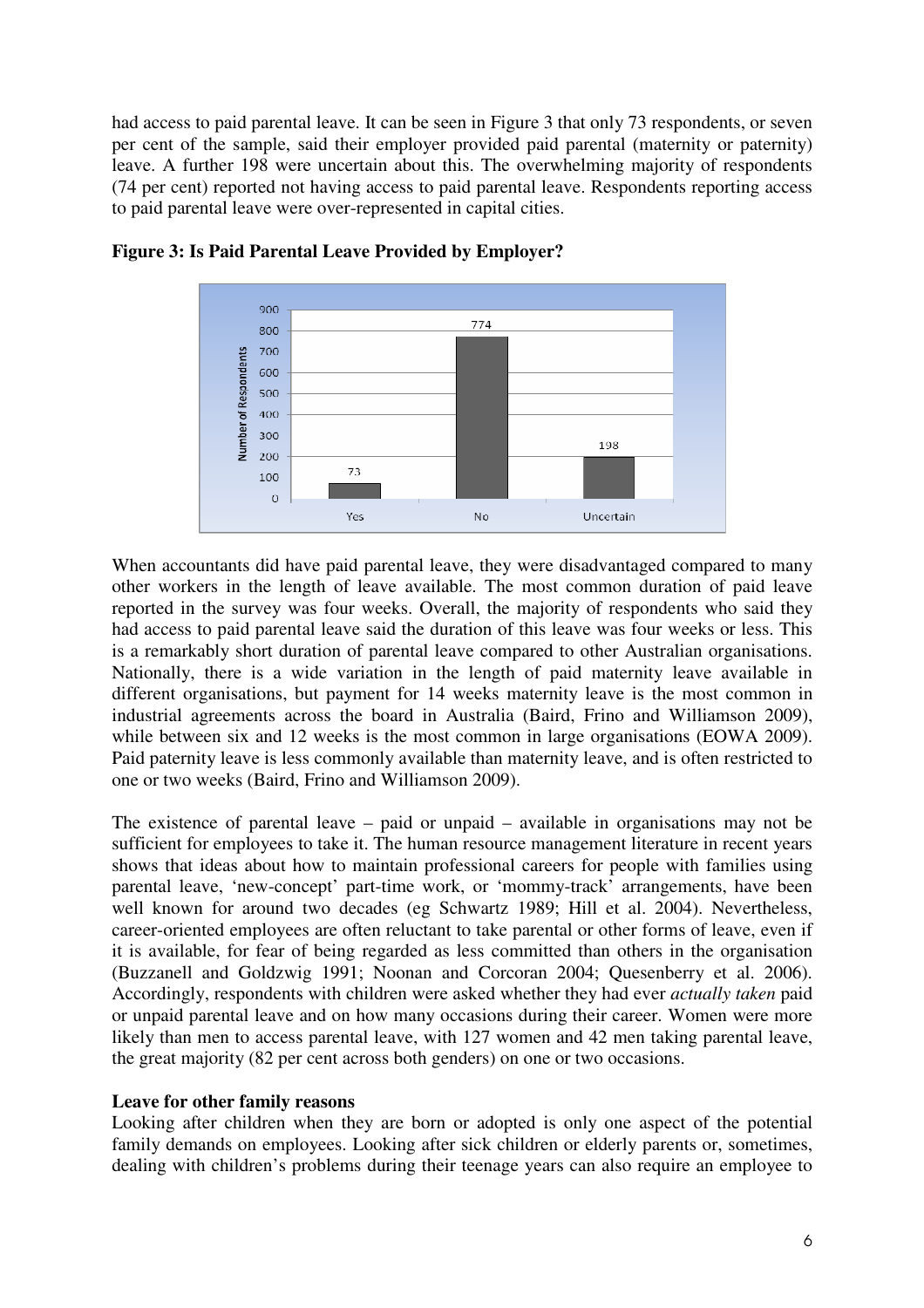take time away from work. Over half (57 per cent) of the survey respondents reported having access to leave for family reasons, but 22 per cent said they had no such access and 21 per cent were uncertain. Interestingly, more men (61 per cent) than women (52 per cent) reported having access to this leave. See Figure 4.



## **Figure 4: Leave Available for Family Reasons**

When asked if their employer offered leave for family emergencies, two-thirds (65 per cent) answered yes, with a further 20 per cent uncertain. Once again, a greater percentage of men (71 per cent) than women (59 per cent) reported having family leave available for this purpose (see Figure 5).

## **Figure 5: Leave Available for Family Emergencies**



## **Use of other forms of leave for family reasons**

Respondents were asked how many times in the past year they had *actually taken* leave in order to manage family care responsibilities. While the majority had not taken leave, 184 women and 152 men reported that they had accessed leave provisions for family care in the past year. A little over half the respondents (57 per cent women and 51 per cent men) had used this leave on a total of one or two occasions, while another 26 per cent of women and 32 per cent of men reported using it on three to five occasions.

For a considerable number of respondents, current family leave provisions are not sufficient as 336 respondents used sick leave or recreation leave for purposes other than their own personal illness or recreation. While both women and men reported this, slightly more than half (55 per cent) were women. Comments such as these were common from women: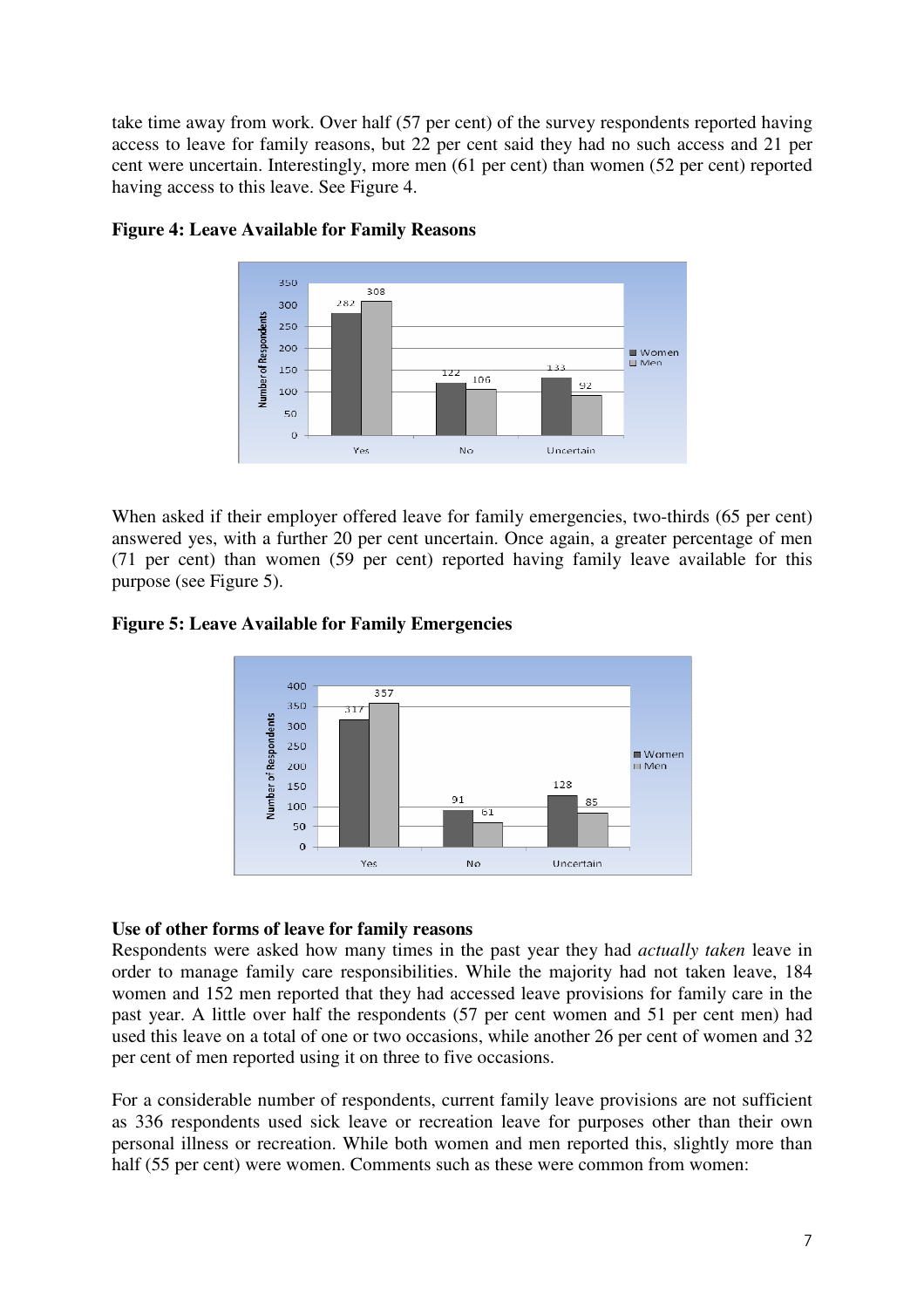*I have used all my sick leave to care for ill children.* 

*[I use my sick leave and recreation leave] every time my child's sick. I come to work if I am sick.* 

## **Part-time Work**

Access to part-time work is considered a fundamental aspect of flexible work arrangements. In Australia and many countries part-time work is disproportionately undertaken by women who moderate their time attachment to the paid workforce more frequently than men in order to undertake family care (Burgess, French and Strachan 2010, 29; ABS 2006). The findings in our study confirm this picture. The literature points to the disadvantages as well as advantages of part-time work, particularly in the context of career development and lifetime earnings (Burgess, French and Strachan 2010, 28-31).

This section of the paper provides details of some of the experiences around part-time work for a group of workers not often reported on in this context: professional workers in small professional services organisations. It examines in detail the experiences of respondents who work less than 35 hours per week. While the numbers of accountants working part-time are surprisingly low compared to national data, they nevertheless reflect the national trend of more women than men working part-time. 131 or 29 per cent of women compared with only 24 or five per cent of men work part-time (less than 35 hours per week). Most of these women (83 per cent) worked more than 20 hours each week: 34 per cent worked 20-24 hours per week, with a further 15 per cent working between 25 and 29 hours per week and 34 per cent working 30-34 hours per week. Most men working part-time worked 30 to 34 hours per week. Only four men and 23 women worked fewer than 20 hours per week. While the numbers of part-time workers is low, this may reflect the construction of employment in the sector or be an artefact of who returned the survey, as we have no information about the numbers of CPA members who work part-time.

## **Reasons for working part-time**

Three-quarters of the 148 women working part-time specified caring for children, while the major reason men gave (12 out of 39) was a reduction in hours prior to retirement (see Figure 6). These results are in accordance with Australian data which shows that many more women than men work part-time. More than half of all respondents who reported working part-time (that is, 60 per cent of the women and 70 per cent of the men) intend returning to full-time employment in the future.

## **Figure 6: Reasons for Part-time Work by Gender**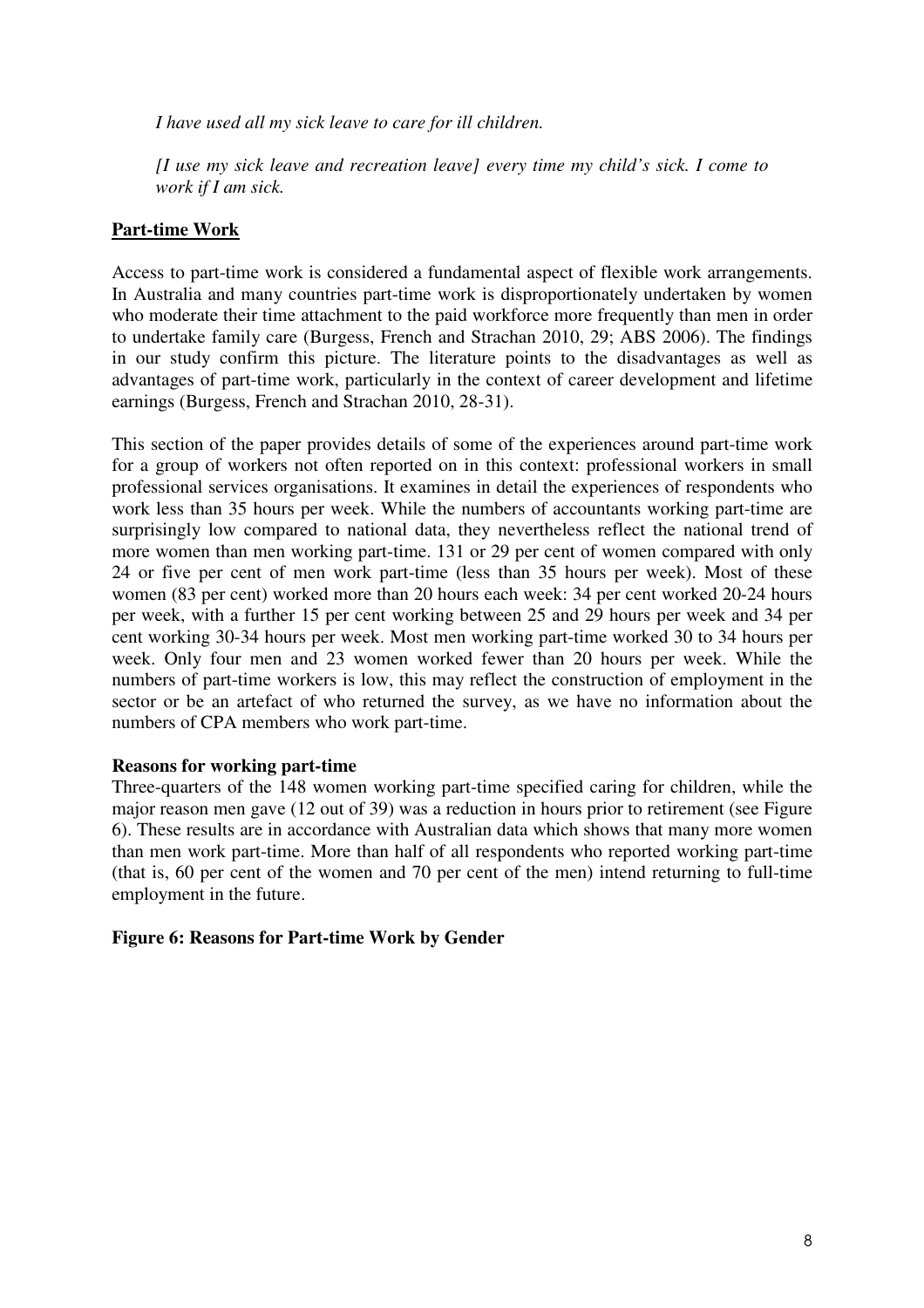

## **Effects on career prospects of working part-time**

Traditionally, people who are ambitious for their careers have been reluctant to work parttime because they fear being passed over for promotion, or being overlooked when opportunities for development present themselves (Dick 2010; Charlesworth, Keen and Whittenbury 2009; McDonald, Bradley and Brown 2009). Because more women than men work part-time, women have been thought to be more subject to the disadvantages of this employment status. Because we wanted to see how prevalent such perceptions were in our sample, respondents were asked whether they thought that working part-time had changed their career prospects.

A total of ten out of 191 respondents who answered this question said that working part-time had enhanced their prospects while a further 93 said there had been no change. Half the women (53 per cent) reported that working part-time was detrimental to their career prospects in the long-term, compared with only nine (22 per cent) male respondents.

Respondents were invited to comment on their answer. Four comments from men about the effect of working part-time were negative: they believed their business was not as attractive for a buyer; they had lost the network they had; or there was a stigma attached to working part-time. However, the majority of men reported that limiting their work hours to part-time had not changed their career prospects.

In contrast, women's comments concentrated overwhelmingly on the negative impact they perceived working part-time had had on their career. Women reported the following:

- less opportunity to advance;
- career prospects restricted by limited exposure to a varied client base;
- less networking with other professionals;
- difficulty of shifting employers and retaining part-time hours;
- loss of training and career development opportunities;
- lack of chances for promotion;
- perceived low job commitment;
- difficulty in keeping up-to-date with developments in the profession.

The following comments reflect typical views: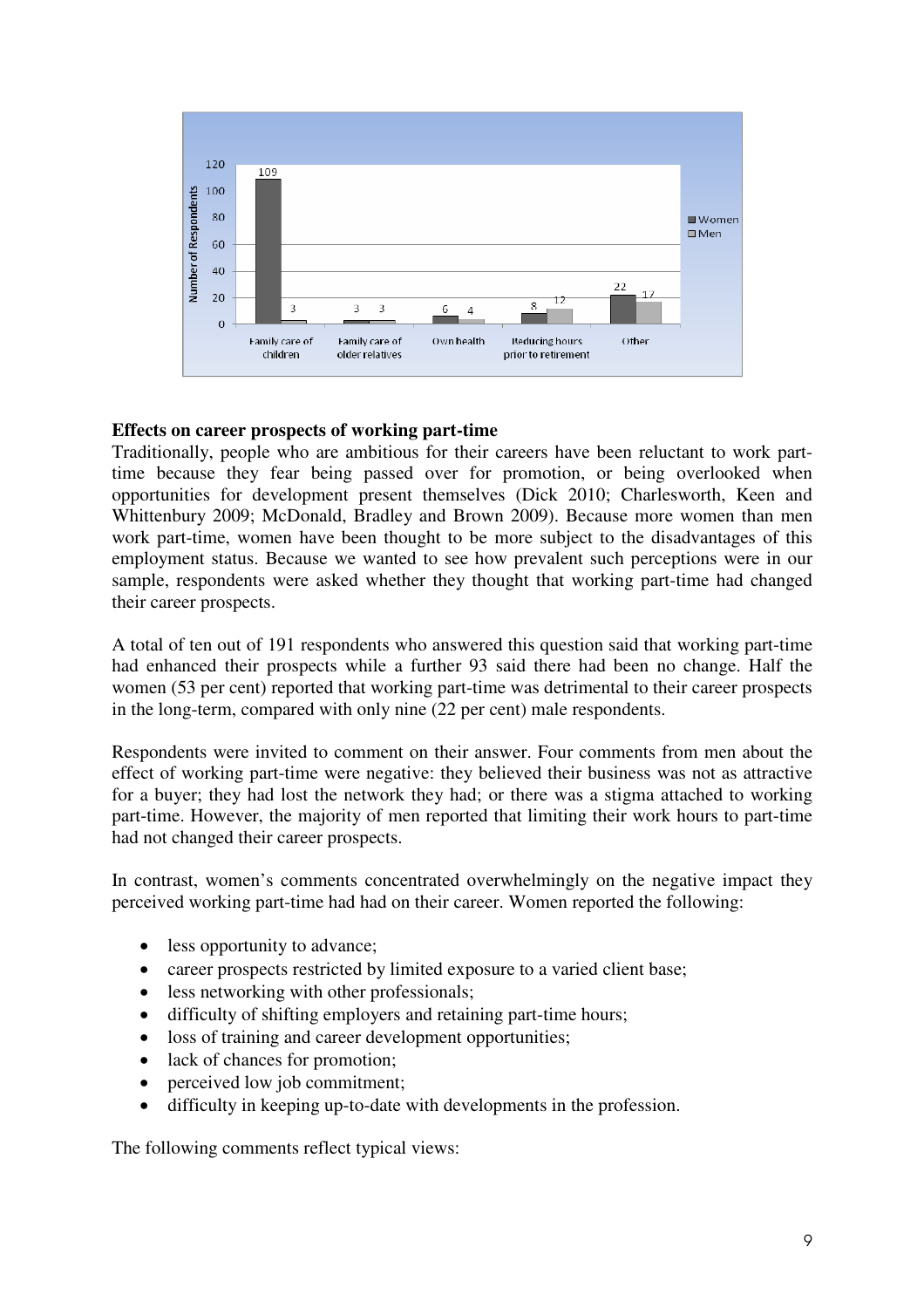*Partners do not like me working part-time and have commented adversely and not granted pay rises to me since I became pregnant. I am pregnant again and again no pay rise. Even though they were desperate for me to return to work, and I returned to work after only 5 months maternity leave.* 

*Working part time has made me feel not part of the team as social events and client meetings were sometimes scheduled on the days I was not in office. When I approached management they did not agree it was a problem, however were keen for me to revert back to working full time.* 

*There is less opportunity to advance because of time restraints. My work is more doing what is necessary to keep up to date with deadlines rather than taking the opportunity to take on new activities and opportunities.* 

Nevertheless, some women did not regret the decision they made to reduce work time to accommodate family needs, or they see the alternative as being simply too demanding in their present circumstances. The following comments were typical of these women's views:

*Yes my career prospects have reduced significantly. But I am happy to have made this decision. Our family (and marriage) cannot support two full time careers and three young children. The overall benefit to our household of restricting my career path [means some loss of my career prospects] is a small price to pay.* 

*Most of the jobs that interest me require far more extensive time commitments than I can manage. My primary focus has to be on my child - my career has been downgraded from a 'career' to an activity that solely brings in a little bit of income.* 

## **Time Out of the Paid Workforce**

Taking time away from work, whether paid or unpaid, can either help one's career or hinder it, depending on the reason the employee takes time away and the opportunities that may be missed through being away. Indeed, 'opting out is a strategy of temporary interruption or sequencing that professional women have long used to reconcile competing demands of work and family' (Lovejoy and Stone 2011). As Lovejoy and Stone (2011) note, there is little known about labour force re-entry for professional women.

We asked respondents to tell us if they had taken a break from work and if so for how long. We also asked them to reflect on this experience and comment on how they saw its implications for their working lives. Because this part of the survey addressed a specific subgroup of the respondents – those who had spent extended time away from their work as an accountant – the number of responses to questions varied. 185 respondents, of whom 123 (67 per cent) were women, reported having spent a period of time out of the paid workforce since starting their accounting career. Analysis of the numbers of women and men who take time out of the workforce and the lengths of time they tend to spend away are shown in Figure 7.

## **Figure 7: Length of time out of the paid workforce**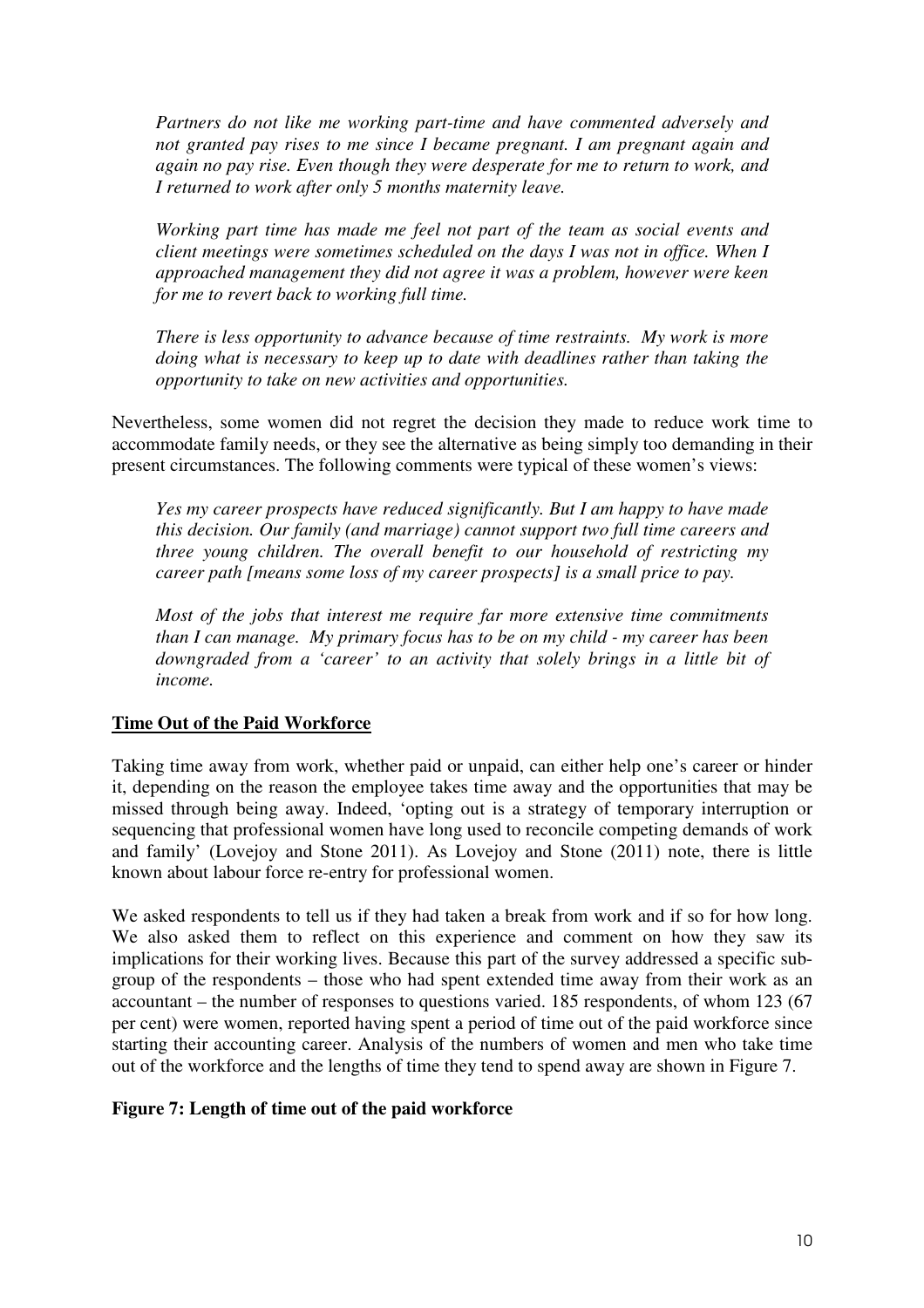

Figure 5 indicates that, overall, about twice as many women as men take time out of the workforce. Women and men take very short breaks in close to equal numbers. However, the number of respondents taking these breaks is not large – about 30 women and 30 men reported taking a break of between five and 11 months. Women predominate among those taking longer breaks out of the workforce: between six months and four years. Again, however, the breaks tend not to be long: only 19 women and six men had had a break of more than two years, the longest period being 12 years for one woman and ten years for each of two men.

## **Problems on re-entering the workforce**

Respondents who had taken a career break reported various problems associated with reentering the workforce. The major difficulties for both women and men were gaining the type of employment they wanted and updating their technical knowledge. For women, the most common issue, reported by 36 per cent, was updating their technical knowledge, whereas only about one-quarter of the men (27 per cent) said this was a problem.

The most common issue confronting the men (43 per cent) was gaining the type of employment they wanted, that is, employment in a specific area of accounting. This was an issue for a smaller but still substantial proportion of women: 28 per cent. Almost one-quarter of the women (22 per cent) cited regaining their previous level of seniority as the most significant issue, compared to only 16 per cent of the men who found this a problem. Simply gaining employment was the significant problem for 14 per cent both the women and men. These results are summarised in Figure 8.

## **Figure 8: Problems for women and men on re-entry to the workforce**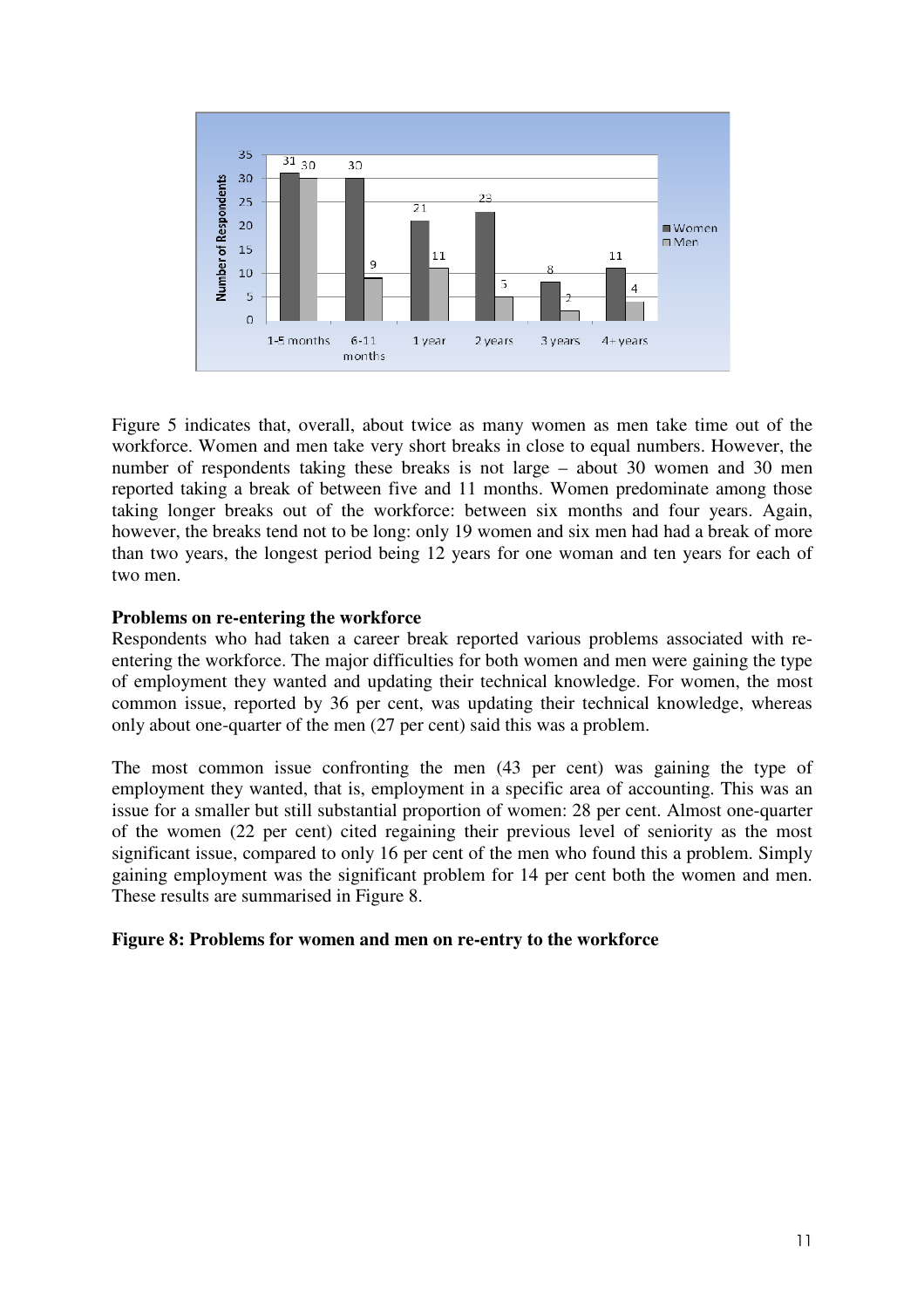

While similar numbers of men and women have taken short career breaks (one to five months), more women than men have taken longer career breaks, that is six months or longer. Responses from 157 women and 77 men showed that experiences in returning to work following a career break were similar, some were different. Similar percentages of women and men were concerned about gaining employment. However men were more likely than women to be concerned about gaining the *type* of employment they wanted. More women concerned with retaining their seniority and with updating technical knowledge. Issues of age and gender were a perceived 'double whammy'.

In general, women were more negative about the impact of having had a career break. Only four men commented they had faced problems re-entering the workforce, with most saying they had found work straight away or that the period of leave had been for study. Likewise, many women said they had had no problems re-entering the workforce as they had taken maternity leave or leave for travel. One woman commented that her employer was:

## *...keen to keep me and did what they could to help me work at home for a while.*

Many women, however, said there were problems. Their comments typically related to their fears or actual experience of gender-based discrimination and the need to combine work and family care. Two women commented on problems related to a combination of their sex and their age:

*[Problems coming back arose from] my age and gender. Public practitioners would NOT take on a female in her early 30s.* 

*One of the major issues was to find meaningful work for which I was qualified and where I was actually using the skills and knowledge I had. Faced much competition from younger people and prejudice, I believe [there are] employers that would not consider employing a relatively inexperienced (in accounting) though well qualified older FEMALE – yes considerable AGEISM and SEXISM.*  (Capitals in original.)

Another commented on the busy life of an accountant and how this made it difficult to take maternity leave. In effect, this woman did not have problems returning to work because she was away such a short time for each period of maternity leave: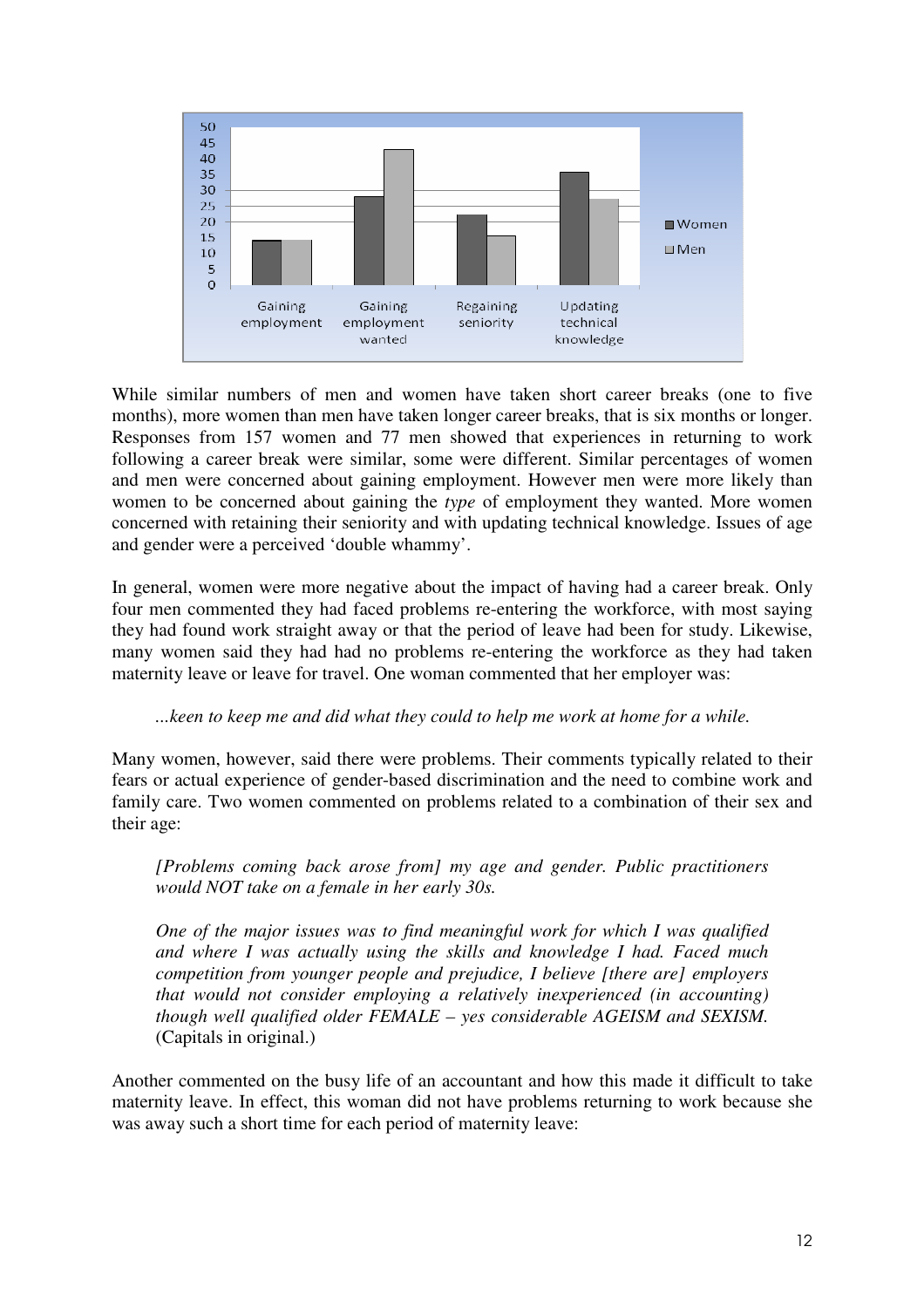*No major issues faced with only a maximum of 2 months off at any one time. The more advanced in my career, the less time I felt I was able to take off [for maternity leave] due to workload and lodgement deadlines etc. Maternity leave with baby #1 was 8 weeks leave. Maternity leave with baby #3 was 1 week full leave and 3 months reduced hours.* 

One respondent commented on the:

*[*...*] lack of parental leave and lack of flexibility in work hours especially in [the] busy tax season*.

## **Organisational policies and work practices that assisted return to work**

Respondents who had taken a break from work were asked: 'What organisational policies or work practices most assisted you with your return to work?' Eighteen men and 80 women provided comments on this section of the survey, though not all in fact addressed organisational policies or work practices which assisted their return to work, reflecting rather on personal characteristics.

The most common organisational policy or practice that had assisted a return to work was training (cited by 16 women and three men). Eleven women cited flexibility in working hours and working arrangements and ten said part-time work had helped. Six women and three men commented on informal support and guidance they had received from other staff and management. Women were more likely than men to specify 'training' as having been important to them in returning to work after a career break. An employer who was prepared to give the employee time to do the necessary catching up was also a great help and this was regularly mentioned alongside training:

*Training, [being] given time to understand and adapt to the work, [being] encouraged to take on further study.* 

*Employers place more importance on technical quality of work and there is no pressure in regard to billable hours worked. They gave me time to update my technical knowledge upon my return to work.* 

Concerning the type of training, the majority of comments from women referred to courses and seminars that updated their technical knowledge.

Responses which invoked 'staff/management support' referred to informal practices at the workplace. The support typically came from colleagues as well as supervisors. Comments from both genders were similar. Women and men both cited 'clear communication of expectations'; 'allowing me time to feel comfortable with my technical knowledge'; 'having a reliable business partner'; and 'helpful and patient workmates', as being important to their re-entry process. Other comments from women pointed to miscellaneous sources of support, including equal opportunity policies, and clear office procedures, which meant it was easy to pick up the threads of unfamiliar tasks. Another important theme was the opportunity to work from home until it was possible to rejoin the office in a more conventional way:

*[*…*] the ability to work from home so that I progressively got back to working 4 days a week in the office*.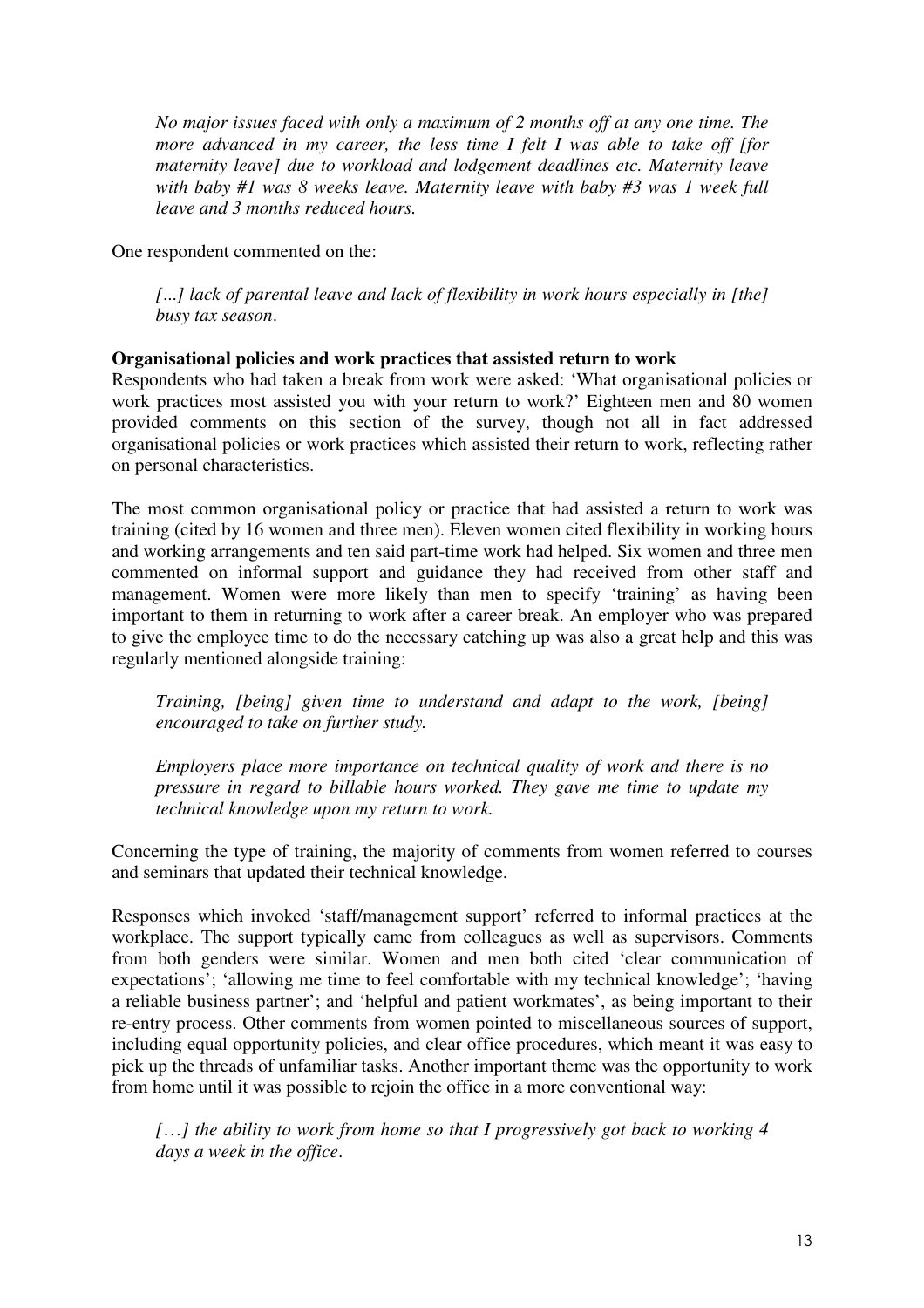Finally, women often reported simply being encouraged to put forward their ideas and feel part of the team were great aids to making them feel like confident contributors to the office environment after a period away.

## **Conclusions**

The term 'work and family' encompasses a range of policies and practices, yet the issues are complex. These policies 'are essentially individualistic and 'work and family' can be a proxy for a personal balancing act in which, as Strachan, Burgess and Henderson (2010, 104) point out, 'while responsibility for child care and household management is unequally distributed between men and women, it is women who will do most of the juggling' (Strachan, Burgess and Henderson 2010, 104). More women accountants in small firms than their male counterparts report bearing the major responsibility for household and family care. They are more likely than men to choose to work part-time specifically to accommodate these demands. Women use their own sick leave and recreation leave more frequently than men in order to manage family issues. This mirrors the situation of women workers generally across industries and occupations in Australia. However, the employment conditions that may assist women and men to manage work and home demands are not as likely to be present in the small business sector as in the public sector or larger organisations. In the small accounting forms, paid parental leave is largely absent. Leave for family care is available less often for accountants in small accounting firms compared to employees in the larger accounting firms.

Broadly speaking, the present analysis shows that many of the conditions that would assist combining work and family care are less prevalent in small accounting firms than elsewhere. Given the significant percentage of women who work in these small firms, this is cause for concern. Some of the comments from the accountants who have used a lot of their own sick leave to care for family have a desperate quality to them. Certainly some women who are working part-time are feeling the negative impact of this on their careers quite keenly.

Elsewhere the survey showed both women and men were as satisfied or more satisfied than the population of accountants as a whole had been 10 years ago. Nevertheless, where there was dissatisfaction, (and experiences with part-time work and career breaks were two areas of some dissatisfaction), women felt this more than men. For women, concerns with returning to the full-time work force after part-time work or return to work after a career break related included anticipated discrimination. Suggestions later in the survey around improving recruitment, retention and satisfaction included the need to improve flexibility, including arrangements around part-time work and career breaks.

## **References**

- ABS (Australian Bureau of Statistics). 2009. Trends in Household Work. *Australian Social Trends*. Catalogue No. 4102.0: Canberra.
- ABS 2006. Trends in Women's Employment. *Australian Social Trends 2006*. Catalogue No. 4102.0: Canberra.
- Australian Government Office for Women. 2007. *Better Conditions, Better Business: A Report on Carer and Family Friendly Provisions in Australian Small and Medium Enterprises*. Australian Government Office for Women: Canberra.
- Baird, M., B. Frino and S. Williamson. 2009. Bargaining for Paid Maternity and Paternity Leave: An Analysis of Enterprise Agreements in Australia, 2003-2007. In J. Lewer, S. Ryan and J. Macneil (eds), *Labour, Capital and Change: Proceedings of the* 23rd *Conference of the Association of Industrial Relations Academics of Australia and New Zealand: Volume 2: Non-refereed Papers*. AAIRANZ: Newcastle, NSW.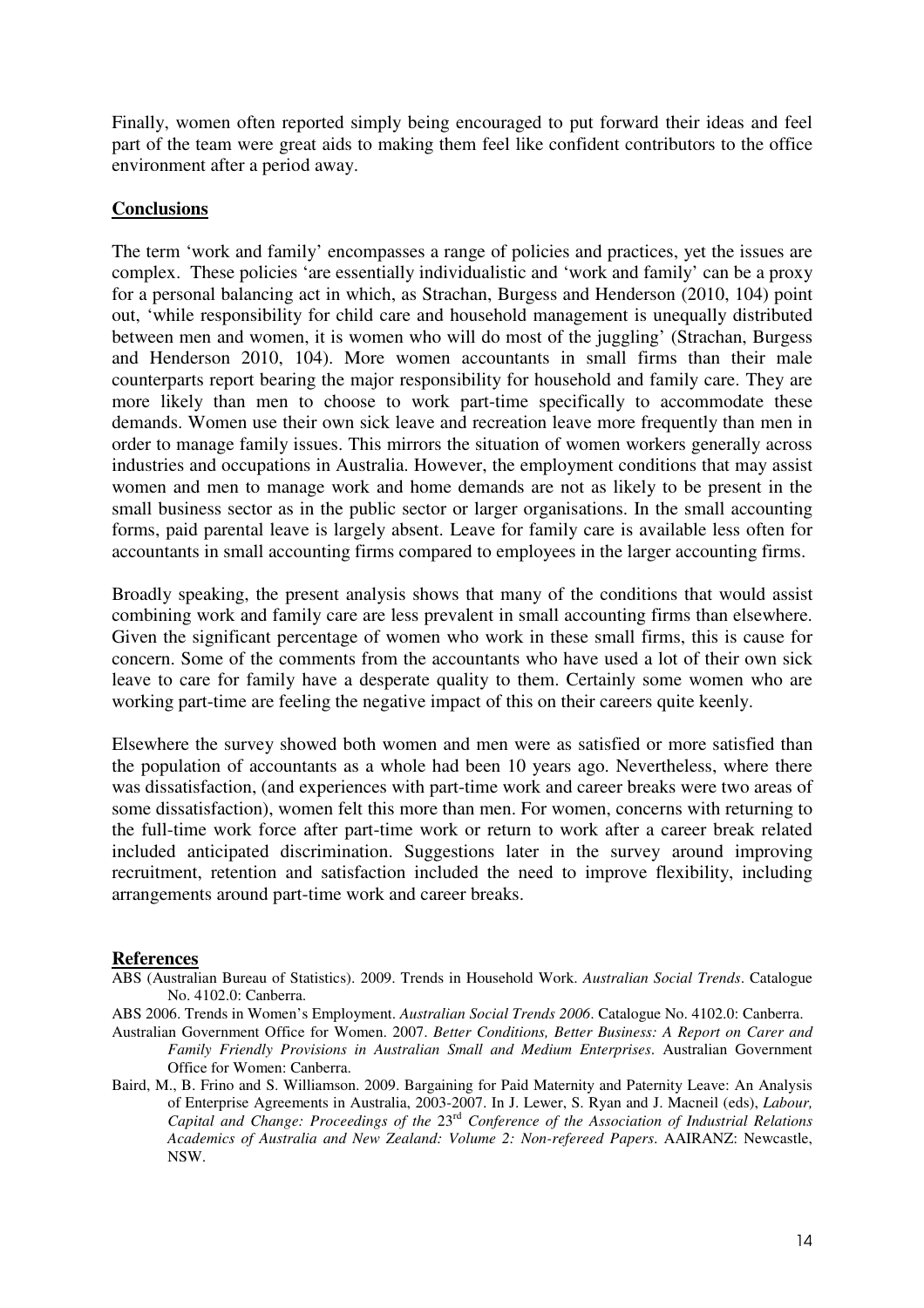- Burgess, J, E. French and G. Strachan. 2010. Workforce Diversity in Australia. In G. Strachan, E. French and J. Burgess (eds), *Managing Diversity in Australia: Theory and Practice*. McGraw-Hill: North Ryde, NSW, 17-39.
- Burgess, J. and G. Strachan. 2005. Integrating Work and Family Responsibilities: Policies for Lifting Women's Labour Activity Rates. *Just Policy*, 35, 5-12.
- Buzzanell, P. and S. Goldzwig. 1991. Linear and Nonlinear Career Models: Metaphors, Paradigms, and Ideologies. *Management Communication Quarterly*, 4 (4), 466-505.
- Catalyst. 2005. *Beyond a Reasonable Doubt: Creating Opportunities for Better Balance: The Catalyst Series on Flexibility in Canadian Law Firms*. New York: Catalyst.
- Charlesworth, S., I. Campbell, and B. Probert, with J. Allen and L. Morgan. 2002. Balancing Work and Family Responsibilities: Policy Implementation Options. Report for the Victorian Departments of Premier and Cabinet and Innovation, Industry and Regional Development, Centre for Applied Social Research, RMIT University: Melbourne.
- Charlesworth, S., M. Keen and K. Whittenbury. 2009. Integrating Part-time Work in Policing Services: Policy, Practice, and Potential. *Police Practice and Research*, 10 (1), 31-47.
- Conway, L. and A. Sheridan. 2005. Women, Small Business and Regional Location. *Rural Society*, 15 (1): 55- 76.
- CPA Australia. 2009. *Annual Report 2008*. http://www.cpaaustralia.com.au/cps/rde/xbcr/SID-3F57FECB-6240E8B1/cpa/CPA\_IAR\_280409.pdf. Access date 20 January, 2010.
- CPA Australia. 2008. *Annual Report 2007*. http://www.cpaaustralia.com.au/cps/rde/xchg/SID-3F57FECA-461DB561/cpa/hs.xsl/779\_28486\_ENA\_HTML.htm. Access date 20 June, 2008.
- Dick, P. 2010. The Transition to Motherhood and Part-time Working: Mutuality and Incongruence in the Psychological Contracts Existing between Managers and Employees. *Work, Employment & Society*, 24 (3), 508-525.
- Eaton, S. 2003. If You Can Use Them: Flexibility Policies, Organisational Commitment and Perceived Performance. *Industrial Relations*, 42 (2), 145-167.
- EOWA. (Equal Opportunity for Women in the Workforce Agency). 2010. *EOWA 2010 Australian Census of Women in Leadership*. http://www.eowa.gov.au/Australian\_Women\_In\_Leadership\_Census/2010\_Australian\_Women\_In\_Le adership\_Census/Media\_kit/EOWA\_2010\_Census\_Full.pdf Access date 21 October, 2010.
- EOWA. 2009. Unpublished EWOA statistics regarding paid parental leave.<br>EOWA. 2008. Provision of Paid Maternity Leave
- EOWA. 2008. *Provision of Paid Maternity Leave in the Private Sector.*  http://www.eeo.gov.au/Information\_Centres/Media\_Centre/Media\_Releases/06\_07\_Mat\_Leave/06\_07 Paid Mat Leave.pdf. Access date 20 June, 2009.
- French, E. and A. Sheridan. 2010. Women in Management: Limited Progress and Uncertain Prospects. In G. Strachan, E. French and J. Burgess (eds), *Managing Diversity in Australia: Theory and Practice*, McGraw-Hill: North Ryde, NSW, 153-168.
- French, E, and G. Strachan. 2009. Evaluating Equal Employment Opportunity and its impact on the increased participation of men and women in the Transport Industry in Australia. *Transportation Research Part A: Policy and Practice*, (43) 1, 78-89.
- French, E. and G. Strachan. 2007. Equal Employment Opportunity and Women in the Finance and Insurance Industry. *Asia Pacific Journal of Human Resources*, 45 (3), 314-332.
- Goward, P., T. Mihailuk, S. Moyle, K. O'Connell, N. de Silva, S. Squire and J. Tilly. 2005. *Striking the Balance: Women, Men, Work and Family*. Human Rights and Equal Opportunity commission: Sydney.
- Hill, E., V. Martinson, M. Ferris and R. Baker. 2004. Beyond the Mommy Track: The Influence of New-Concept Part-Time Work for Professional Women, *Journal of Family and Economic Issues*, 25 (1),  $121 - 136.$
- Lovejoy, M. and P. Stone. 2011. Opting Back In: The Influence of Time at Home on Profesional Women's Career Redirection after Opting Out. *Gender, Work and Organization*, electronic version – forthcoming.
- Lyonette, C. and R. Crompton. 2008. The Only Way Is Up? An Examination of Women's "Under-Achievement" in the Accountancy Profession in the UK. *Gender in Management: An International Journal*, 23 (7), 506-521.
- McDonald, P., L. Bradley and K. Brown. 2009. 'Full-time is a Given Here': Part-time Versus Full-time Job Quality. *British Journal of Management*, 20 (2), 143-157.
- Nelson, J. 2004. (It's Not) Secret Women's Business. *Management Today*, 18-20 October, 22.
- Noonan, M. and M. Corcoran. 2004. The MOMMY TRACK and Partnership: Temporary Delay or Dead End? *Annals of the American Academy of Political and Social Science*, 596, November, 130-150.